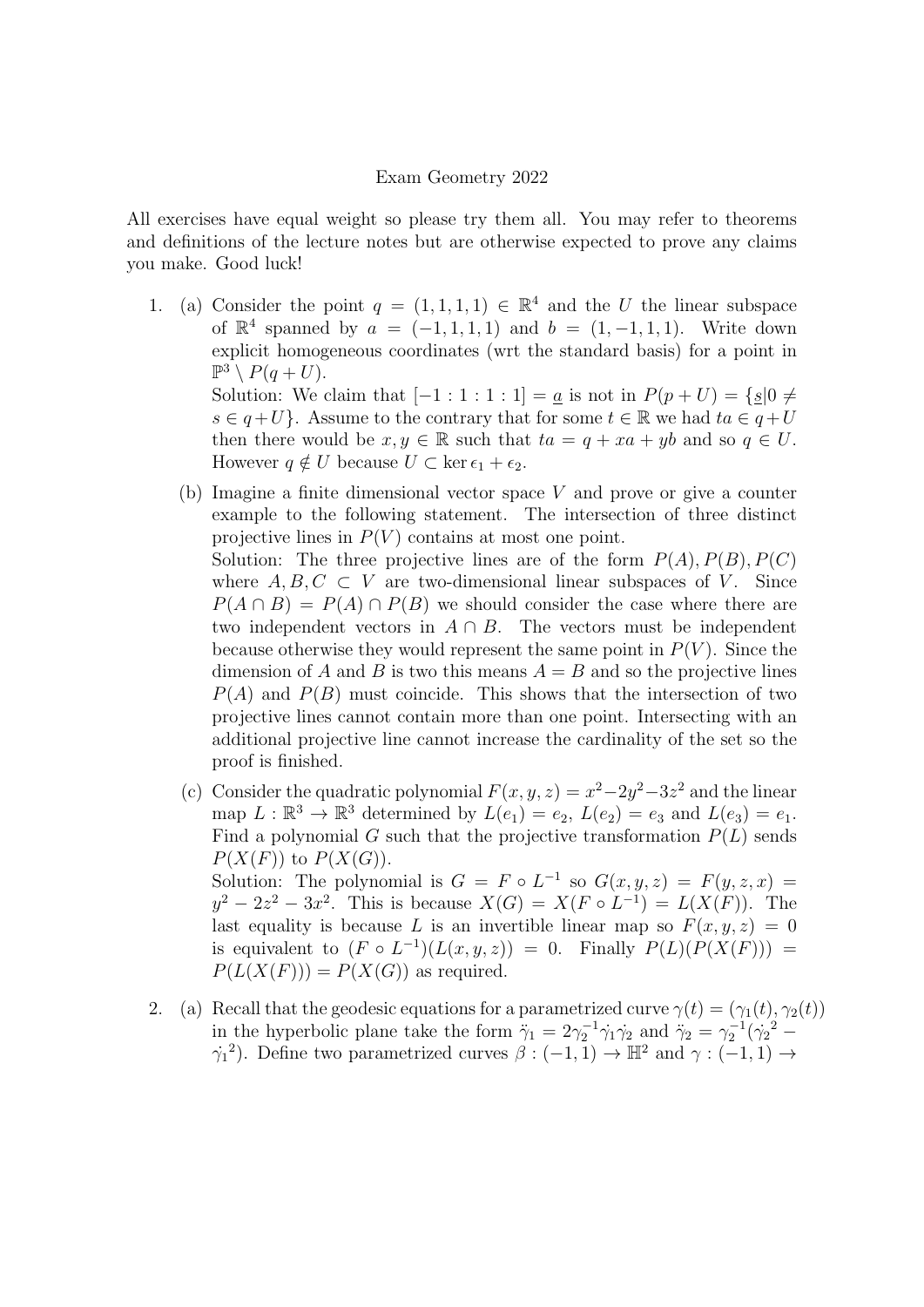$\mathbb{H}^2$  defined by  $\gamma(t) = (0, 1 + t)$  and  $\beta(t) = (1, 1)$ . Which of these two parametrized curves  $\beta$  and  $\gamma$  is a hyperbolic geodesic?

Solution:  $\gamma$  is not a hyperbolic geodesic because  $\dot{\gamma}(t) = (0, 1)$  so the second geodesic equation is not satisfied: we get  $\ddot{\gamma} = 0$  while the right hand side is 1.  $\beta$  is a geodesic because  $\dot{\beta} = \ddot{\beta} = 0$  reduces both geodesic equations to  $0 = 0$ .

(b)  $\alpha$  :  $(0, 1) \rightarrow P$  is a curve defined by  $\alpha(t) = (t, \frac{t^2}{2})$  $\frac{t^2}{2}$  on the Riemannian chart  $(P, g)$  where  $P = (0, 1) \times (0, 1)$  and the Riemannian metric g is defined by  $g_{11}(x, y) = 1, g_{22}(x, y) = 2$  and  $g_{12}(x, y) = xy$ . Find the length of  $\alpha$  with respect to this metric. Solution:  $\dot{\alpha}(t) = (1,t)$  and  $g(\alpha(t))(\dot{\alpha}(t), \dot{\alpha}(t)) = g(t, \frac{t^2}{2})$  $\frac{t^2}{2}$ )((1, t), (1, t)) =

 $g_{11}(t, \frac{t^2}{2})$  $(t^2/2) + t^2 g_{22}(t, \frac{t^2}{2})$  $\frac{t^2}{2}$ ) + 2tg<sub>12</sub>(t,  $\frac{t^2}{2}$  $\left(\frac{t^2}{2}\right) = 1 + 2t^2 + t^4 = (1 + t^2)^2$ . Therefore the length of  $\alpha$  is given by the integral  $\int_0^1 (1 + t^2) dt = \frac{4}{3}$  $\frac{4}{3}$ .

- (c) If  $W : \mathbb{R}^n \to \mathbb{R}^n$  is an injective linear map then show that W is a Riemannian isometry from the Riemannian chart  $(\mathbb{R}^n, g_W)$  to  $(\mathbb{R}^n, g_E)$  where  $g_E$ is the standard Euclidean metric and  $g_W$  is the pull-back metric. Solution: Since W is linear and injective it is a  $C^2$  bijection with a  $C^2$  inverse and also  $dW(p) = W$  for all  $p \in \mathbb{R}^n$ . To check that W is a Riemannian isometry we need to check that  $g_W(p)(a, b) = g_E(W(p))(dW(p)a, dW(p)b)$ . By definition of the pull-back metric  $q_W(p)(a, b) = \langle W(a), W(b) \rangle =$  $g_E(W(p))(W(a), W(b)) = g_E(W(p))(dW(p)a, dW(p)b)$  using the definition of the Euclidean metric  $g_E$  and  $dW(p) = W$ .
- 3. (a) Suppose  $\varphi \in E(n)$  is a Euclidean isometry and T a k-simplex in  $\mathbb{R}^n$ . Is it true that  $\varphi(T)$  is also a k-simplex? Prove or give a counter example. Solution: We may assume that  $T = [v_0, \dots v_k]$  for some vectors  $v_0, \dots v_k \in$  $\mathbb{R}^n$  such that the vectors  $u_i = v_i - v_0$ , where  $i = 1...k$  are linearly independent. Since  $\varphi$  is a linear bijection we find that the vectors  $\varphi(u_i)$ ,  $i = 1...k$ , are also independent because  $\sum_{i=1}^{k} a_i \varphi(u_i) = 0$  is equivalent to  $\sum_{i=1}^k a_i u_i = 0$ . We conclude that  $\varphi(T) = \varphi(\{\sum_{i=0}^k w_i v_i | w_0 + \cdots + w_k = 0\})$ 1}) = { $\sum_{i=0}^{k} w_i \varphi(v_i) | w_0 + \cdots + w_k = 1$ } = [ $\varphi(v_0), \ldots, \varphi(v_k)$ ]
	- (b) Are the simplicial complexes  $K = \{\emptyset, [0]\}\$ and  $L = \{\emptyset, [0], [e_7]\}\$ in  $\mathbb{R}^7$ simple homotopy equivalent? Solution: No because the Euler characteristic  $\chi$  is preserved under simple homotopy equivalence and  $\chi(K) = 1$  while  $\chi(L) = 2$ .
	- (c) Is the antipodal map  $A : \mathbb{R}^4 \to \mathbb{R}^4$  defined by  $A(v) = -v$  an affine rotation?

Solution: An affine rotation is a composition of two reflections whose mirrors intersect. The points on the mirror are fixed by the reflection so points